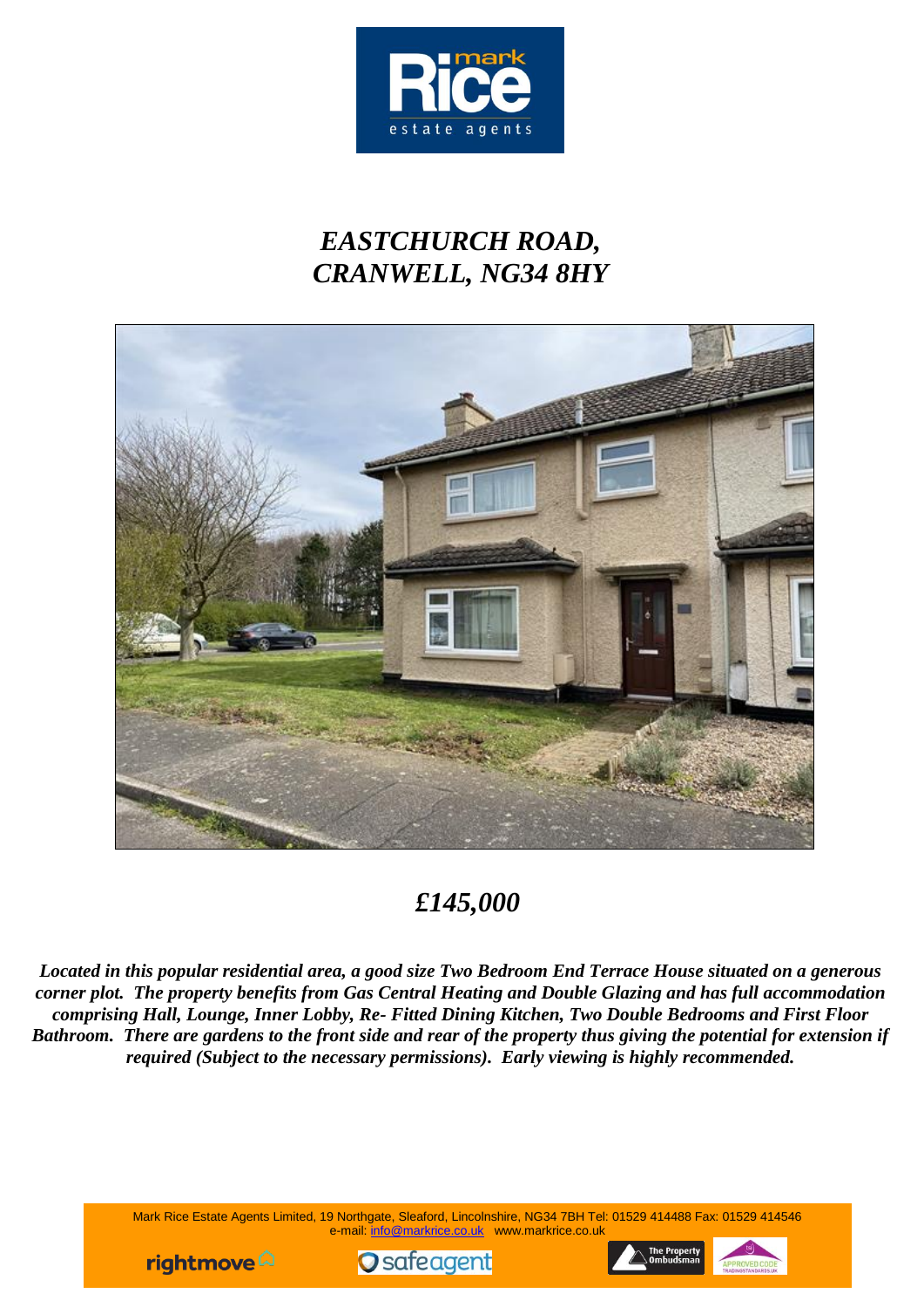#### *Location:*

*Cranwell is located between Sleaford and Lincoln and is also convenient for Newark and Grantham. It has amenities comprising two shops, Post Office, primary school, social club, village hall and good recreational facilities.*

### *Directions:*

*Travelling from Sleaford, after the Holdingham roundabout take the third exit onto the A15 towards Lincoln. Continue past the village of Leasingham and turn left towards Cranwell. Proceed through the village towards RAF Cranwell and once you have entered the RAF establishment, turn right into Flowerdown Avenue. Follow the road to the left alongside a car park and enter Eastchurch Road. The property can be identified by our 'For Sale' board.*

*Part glazed double glazed door provides access to the Entrance Hall having radiator.*

*\_\_\_\_\_\_\_\_\_\_\_\_\_\_\_\_\_\_\_\_\_\_\_\_\_\_\_\_\_\_\_\_*

#### *Lounge: 4.65m (15'3") x 3.25m (10'8") Having radiator.*

## *Inner Lobby:*

*Having understairs storage cupboard, radiator and double glazed rear entrance door.*

## *Kitchen Diner: 3.91m (12'10") x 2.54m (8'4")*

*Having range of wall and base units, worktop, tiled splashbacks, 1½ bowl single drainer sink with monobloc tap, plumbing for dishwasher and washing machine, built-in eye level double oven, electric hob, cooker hood, radiator, wall mounted combination boiler, radiator and ceiling downlighters.*

*Stairs from the hall provide access to the First Floor Landing having storage cupboard and loft access.*

## *Bedroom 1: 3.38m (11'1") x 2.84m (9'4")*

*Having built-in double wardrobe with overhead lockers and radiator.*

*Bedroom 2: 3.35m (11'0") x 3.02m (9'11") Having radiator.*

#### *Bathroom:*

*Having 'P' shaped shower bath, vanity hand washbasin, low level w.c, tiled splashbacks and radiator.*

#### *Outside:*

*The gardens to the front and side of the property are mainly laid to lawn with mature trees and hedging and a block paved drive provides access to the front door. The Enclosed Rear Garden is laid to lawn with a patio area and enclosed by timber fencing and there is an Attached Store. Gates to the side of the property provide access into the garden with the potential to create a parking area and a shed is included.*



 *Lounge*



*Dining Kitchen*



 *Bedroom 1*



 *Bedroom 2*



 *Bathroom*